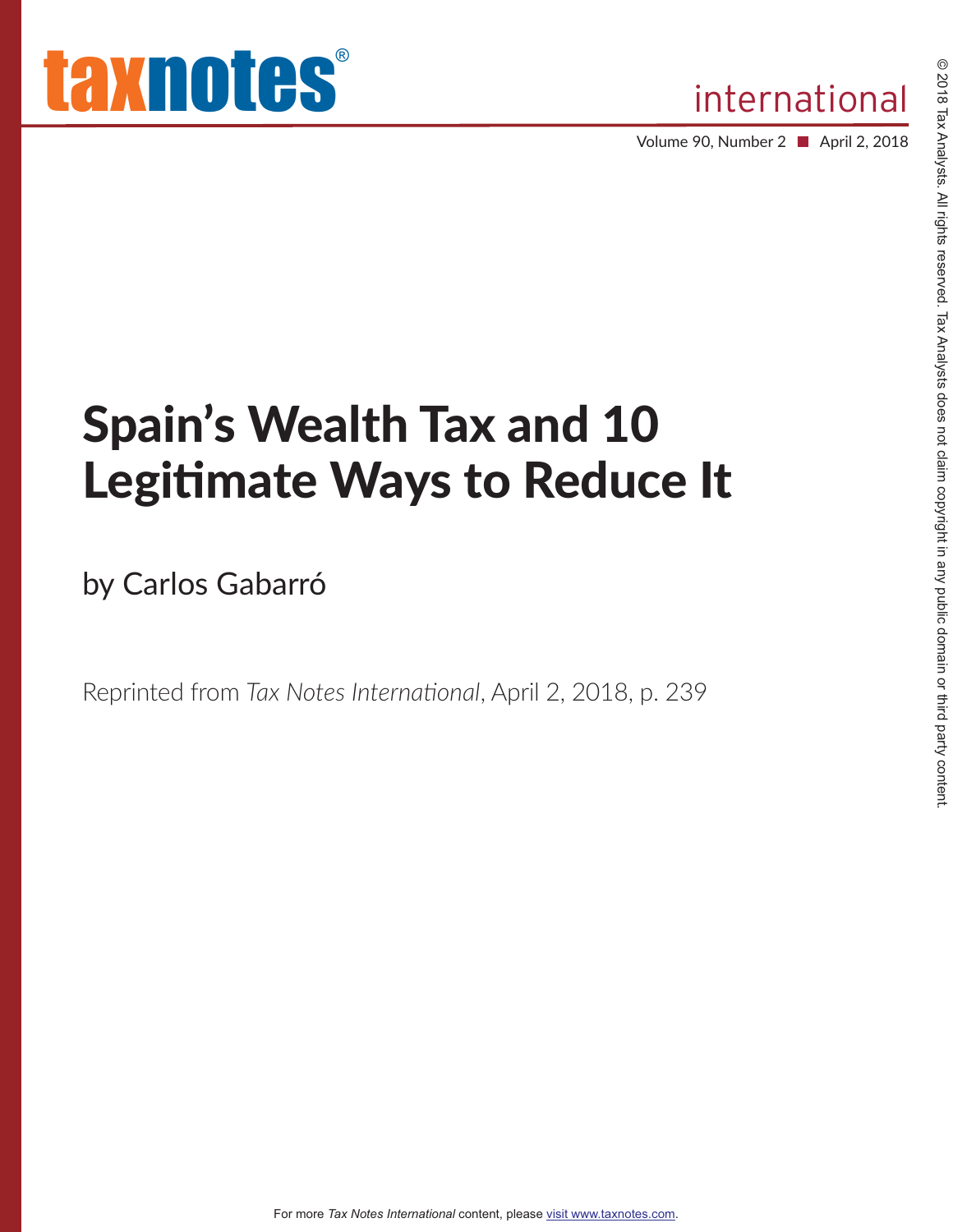## VIEWPOINT

tax notes international<sup>®</sup>

### **Spain's Wealth Tax and 10 Legitimate Ways to Reduce It**

#### **by Carlos Gabarró**

Carlos Gabarró is a partner with ALTALEX S.L. in Barcelona, Spain. Email: carlos.gabarro@altalex.es

In this article, the author discusses Spain's wealth tax and suggests 10 strategies taxpayers may use to reduce it.

Since its inception in 1977, Spain's wealth tax (*impuesto sobre el patrimonio*) has been controversial and the subject of debates between scholars and lawmakers. Spain instituted regulations on the wealth tax in 1991 under Law 19/1991, of June 6. These regulations remain in force today.

Upon introduction, the government justified the wealth tax as an "exceptional and transitory" measure. The harsh reality is that it remains in force 40 years later. In 2008, wealth tax was essentially abolished via a 100 percent tax rebate. But this lasted only a few years. In 2011, the government restored the tax, again calling it a "transitory" measure meant to last only until public finances would allow it to be "abolished" again. Yet there are no signs that Spain plans to finally eliminate it in the coming years.

In all likelihood, Spain will soon be the only EU member state to apply a specific tax on an individual's wealth — France has announced its intention to eliminate its *impôt de solidarité sur la fortune* in 2019. The Netherlands does apply a form of wealth tax on savings, property, and investments but this applies under so-called "box 3" of the personal income tax return. Making the situation even more shameful, the amount the Spanish government collects each year under the wealth tax is a mere 0.1 percent of Spanish GDP.

Spain's different autonomous communities can regulate specific aspects of the wealth tax, such as the progressive tax rates as well as the availability of rebates and exemptions. Interestingly, Madrid maintains a 100 percent

rebate (that is, effectively no tax is paid) while a heavier tax burden applies in communities like the Balearic Islands, Andalusia, and Catalonia. Indeed, Catalonia has provided almost half of all wealth tax collected in Spain during recent years.

In this article, I will look at how the wealth tax works and then briefly comment on some alternative solutions to mitigate it.

#### **How Wealth Tax Works**

A resident individual is subject to wealth tax annually based on the value of his worldwide assets and rights less qualifying liabilities as of December 31. Unless a double-tax treaty provides otherwise, a nonresident individual is subject to wealth tax on Spanish-situs assets and rights less qualifying liabilities.

The tax payable for Spanish resident individuals is calculated by following the rules and rates applicable in the autonomous community of residence. For individual residents of other EU or European Economic Area member states, the rules of the community where the majority of their Spanish assets are located govern.

Top marginal rates can exceed 3 percent for net wealth of more than  $£10.7$  million (for example, 3.03 percent in Andalusia or even 3.45 percent in the Balearic Islands). The first €500,000 to €700,000 of an individual's net wealth is tax-exempt, as is an allowance of up to €300,000 on the value of the person's main residence. Individuals who live outside the EU or EEA are subject to the general rules applied by the central government, with a top marginal rate of 2.5 percent.

#### **10 Legitimate Ways to Reduce Wealth Tax**

Depending on a taxpayer's circumstances, there are legitimate ways to avoid or limit the wealth tax. I focus on 10 of these opportunities. These or other solutions are rarely used in an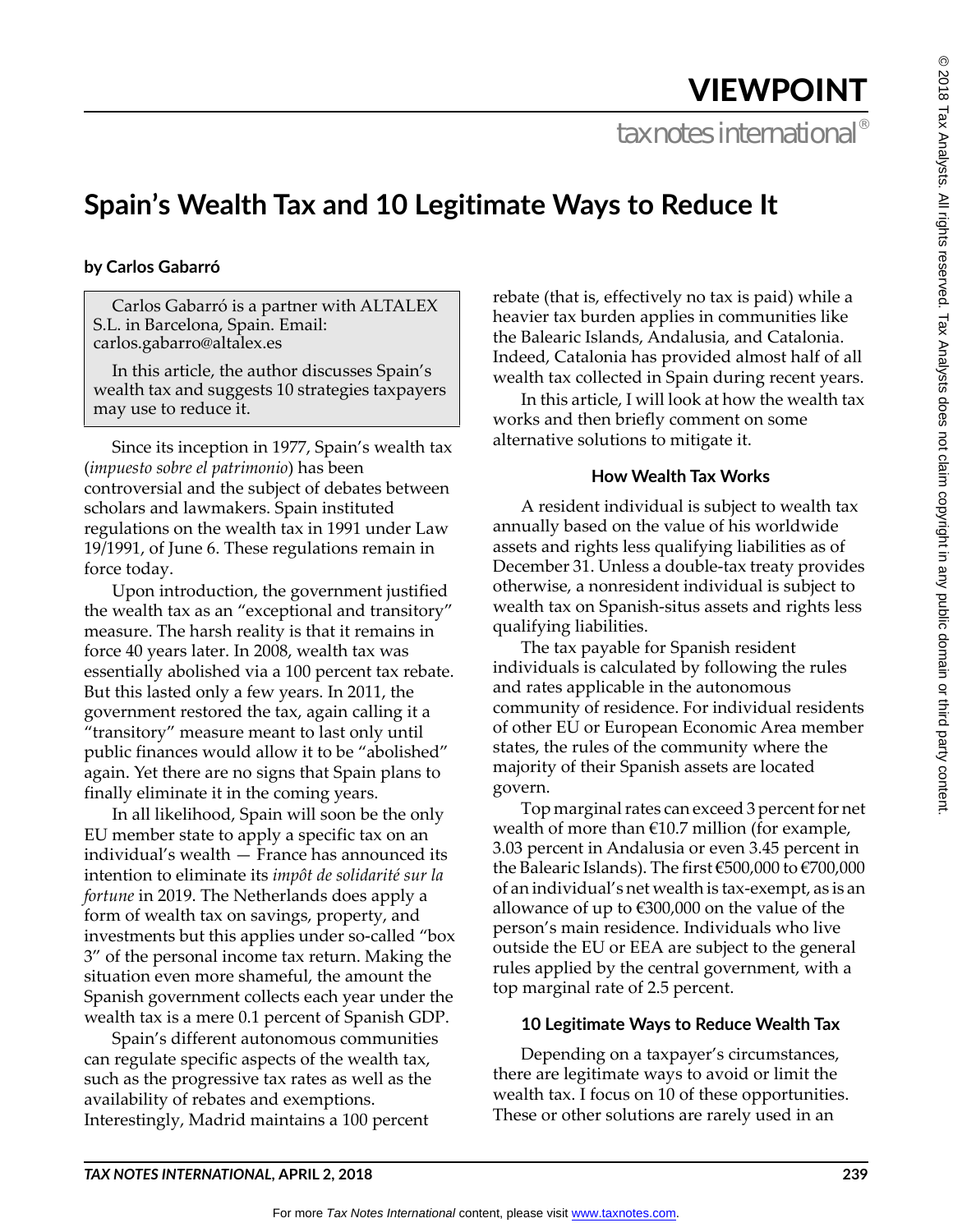isolated fashion; rather, they are usually used in combination. It is of the utmost importance for taxpayers to always consider any specific or general antiavoidance rules when crafting a wealth tax strategy.

#### **1. Living in Madrid**

Madrid provides a 100 percent tax rebate to its residents and to residents of other EU or EEA member states if the majority of their Spanish assets are in Madrid. For residency, individuals must live in Madrid for more than 183 days during the calendar year.

#### **2. Having Bona-Fide Debt**

Wealth taxation applies to all assets and rights that can be economically valued, less burdens, encumbrances, or debts. Specific requirements must be observed for a debt to effectively reduce the taxable base. Notably, a nonresident can claim a reduction based on debt incurred to invest in a Spanish property only if relevant criteria are observed and the debt is properly implemented.

#### **3. Assigning Assets to a Business**

Assets and rights of individuals that are necessary for the development of their business activity are tax-exempt, if the business is exercised regularly, personally, and directly by the taxpayer and constitutes his main source of income. Personal income tax law rules apply to determine whether a business activity is being carried on and whether the assets are assigned to such activity.

For example, for leasing real estate, generally a full-time employee must be on the payroll and must be dedicated to that activity, and these conditions must be duly evidenced. A similar rule applies if the real property leasing activity is conducted through a corporate entity.

#### **4. Corporate and Holding Company Shares**

Shares owned by an individual in a Spanish or foreign company are exempt from wealth tax if the following criteria are met:

- The majority of the company's assets are assigned to a business activity (as defined by the personal income tax law).
- The individual owns an interest of at least 5 percent in the entity. If close family members

also hold an interest, the total stake should be at least 20 percent.

• The individual (or a close family member) effectively carries out management activities in the company. The remuneration received for this must be the source of more than 50 percent of the individual's (or the family member's) total business, professional, or employment income.

For holding companies, their shareholdings in subsidiaries are also assets that qualify for the exemption if:

- the shareholding represents at least 5 percent of the voting rights in the subsidiary;
- the holding company has the appropriate human and material means to manage and control its shareholdings; and
- the subsidiary also qualifies for the exemption (that is, the majority of the subsidiary's assets are assigned to a business activity).

#### **5. Freezing the Value of Assets**

Generally, this strategy involves transferring assets that are susceptible to increase in value into a corporate structure. If an increase in value does not need to be reflected in the company's accounts, the taxable base for wealth tax purposes would not increase, either.

#### **6. Giving Gifts to Close Family Members**

Because wealth tax is based on the value of the net assets held by the individual as of calendar year-end, one strategy may be to make gifts to close family members before that time.

This might be especially beneficial when specific autonomous communities are involved. Some communities (such as Madrid or Catalonia) provide a beneficial treatment for gift taxation between close family members when properly implemented. Obviously, when transferring assets other than cash, other tax obligations (including personal income tax in the hands of the donor) must be observed.

#### **7. Using Life Insurance Policies**

Some life insurance policies in which the policyholder has irrevocably waived his right to